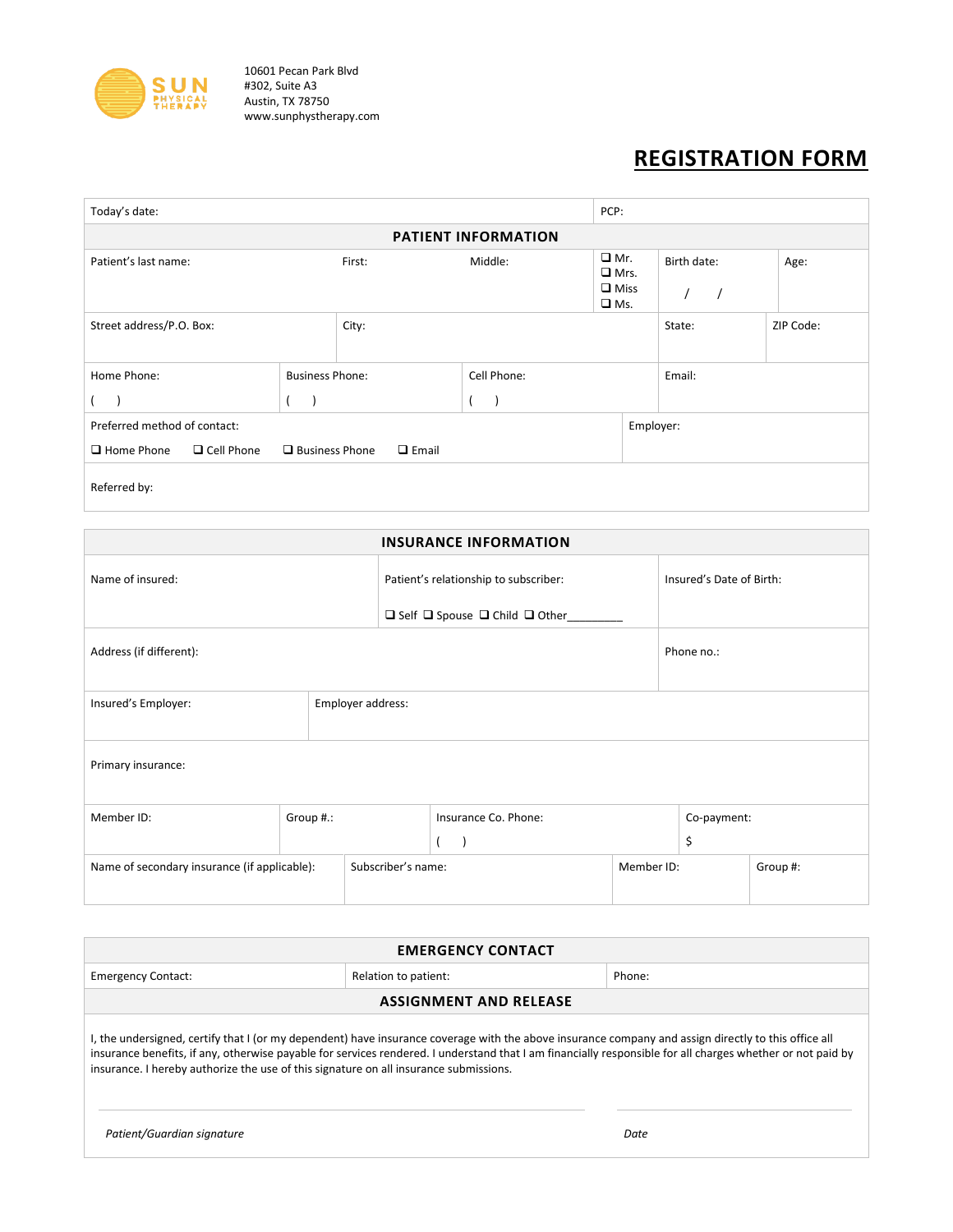

10601 Pecan Park Blvd #302, Suite A3 Austin, TX 78750 www.sunphystherapy.com

## Medical questionnaire

| Patient Name:                                   | Date: |
|-------------------------------------------------|-------|
| What problem or diagnosis brings in today?      |       |
| Briefly describe your symptoms:                 |       |
| Describe how your condition or injury occurred: |       |

Shade the areas of pain or discomfort on the figures below:



Please rate your pain on a scale of 0 to 10

Pain level at rest:

Pain level with activity:

 $\square$  Constant  $\square$  Intermittent

Does pain disrupt sleep?

 $\Box$  Yes  $\Box$  No

How many times/night?

| What eases your symptoms?                                      |  |  | What aggravates your symptoms? |  |  |
|----------------------------------------------------------------|--|--|--------------------------------|--|--|
| What activities are you unable to perform?                     |  |  |                                |  |  |
| Have you had any other treatment for this condition (Explain)? |  |  |                                |  |  |
| If yes, what was the surgery?                                  |  |  |                                |  |  |
|                                                                |  |  |                                |  |  |
| Date of Surgery:<br>Date of Injury:                            |  |  | Surgeon:                       |  |  |
|                                                                |  |  |                                |  |  |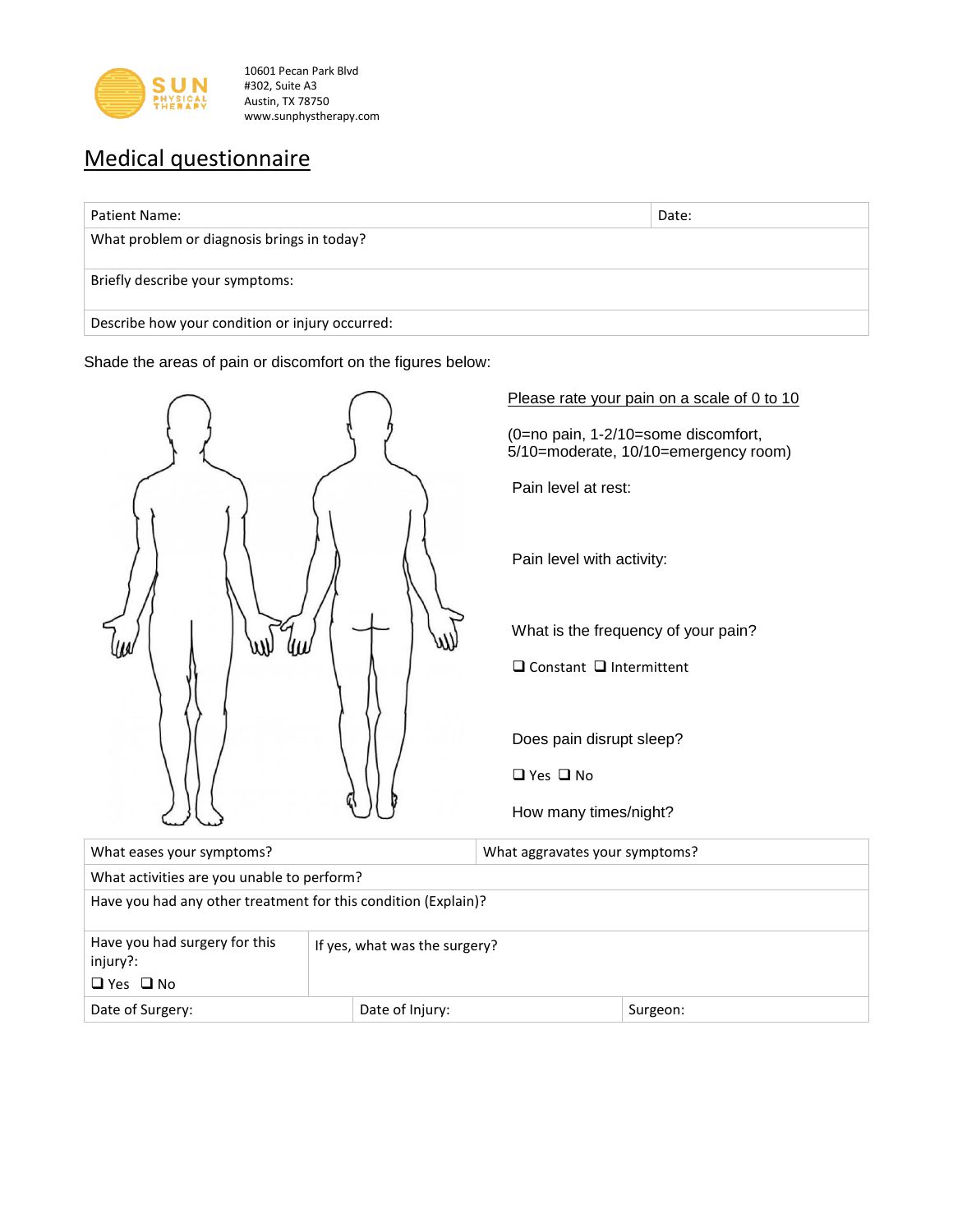

10601 Pecan Park Blvd #302, Suite A3 Austin, TX 78750 www.sunphystherapy.com

| Name:                                                                                                                |                   |                                  | Date:                          |                 |            |           |
|----------------------------------------------------------------------------------------------------------------------|-------------------|----------------------------------|--------------------------------|-----------------|------------|-----------|
| Medications (please list):                                                                                           |                   |                                  |                                |                 |            |           |
|                                                                                                                      |                   |                                  |                                |                 |            |           |
| $\Box$ Vitamins<br>$\square$ Special Diet                                                                            |                   |                                  |                                |                 |            |           |
|                                                                                                                      |                   |                                  |                                |                 |            |           |
|                                                                                                                      |                   |                                  |                                |                 |            |           |
| Current level of physical activity: $\Box$ High                                                                      |                   | $\Box$ Medium                    | $\Box$ Low                     | List:           |            |           |
| What goals do you hope to accomplish with physical therapy?                                                          |                   |                                  |                                |                 |            |           |
| Do you now or have you ever had any of the following?                                                                |                   |                                  |                                |                 |            |           |
|                                                                                                                      | YES               | <b>NO</b>                        |                                |                 | <b>YES</b> | <b>NO</b> |
| Asthma, Bronchitis, Emphysema                                                                                        |                   |                                  | <b>High Blood Pressure</b>     |                 |            |           |
| Anemia                                                                                                               |                   |                                  | Shortness of Breath/Chest Pain |                 |            |           |
| <b>Heart Attack or Surgery</b>                                                                                       |                   |                                  | <b>Diabetes</b>                |                 |            |           |
| Coronary Heart Disease or Angina                                                                                     |                   |                                  | <b>Thyroid Problems</b>        |                 |            |           |
| Gout                                                                                                                 |                   |                                  | Cancer                         |                 |            |           |
| <b>Dizziness or Fainting</b>                                                                                         |                   |                                  | Weakness                       |                 |            |           |
| Emotional/Psychological Problems                                                                                     | HIV/AIDS          |                                  |                                |                 |            |           |
| Hernia                                                                                                               |                   |                                  | Hepatitis                      |                 |            |           |
| <b>Numbness or Tingling</b>                                                                                          |                   |                                  | <b>Infectious Diseases</b>     |                 |            |           |
| Severe or Frequent Headaches                                                                                         |                   | <b>Bowel or Bladder Problems</b> |                                |                 |            |           |
| Osteoporosis<br>Vision or Hearing Difficulties                                                                       |                   |                                  |                                |                 |            |           |
| <b>Sleeping Problems</b>                                                                                             |                   |                                  | Stroke/TIA                     |                 |            |           |
| Blood Clot/Emboli                                                                                                    | Epilepsy/Seizures |                                  |                                |                 |            |           |
| Pacemaker                                                                                                            |                   |                                  | Arthritis/Joint Pain           |                 |            |           |
| Varicose Veins                                                                                                       |                   |                                  | Fibromyalgia                   |                 |            |           |
| Are You Pregnant?                                                                                                    | <b>Stress</b>     |                                  |                                |                 |            |           |
| Weight loss/gain                                                                                                     |                   |                                  | Anxiety                        |                 |            |           |
| Do You Smoke?                                                                                                        |                   |                                  | Hormone Imbalance              |                 |            |           |
|                                                                                                                      |                   |                                  | IN CASE OF EMERGENCY           |                 |            |           |
| Name of local friend or relative (not living at same<br>address):                                                    |                   | Relationship to                  | Home phone                     | Work phone no.: |            |           |
|                                                                                                                      |                   | patient:                         | no.:                           |                 |            |           |
| The above information is true to the best of my knowledge. I authorize my insurance benefits be paid directly to the |                   |                                  |                                |                 |            |           |
| physician. I understand that I am financially responsible for any balance. I also authorize Sun Physical Therapy or  |                   |                                  |                                |                 |            |           |
| insurance company to release any information required to process my claims.                                          |                   |                                  |                                |                 |            |           |
|                                                                                                                      |                   |                                  |                                |                 |            |           |
| Patient/Guardian signature                                                                                           |                   |                                  | Date                           |                 |            |           |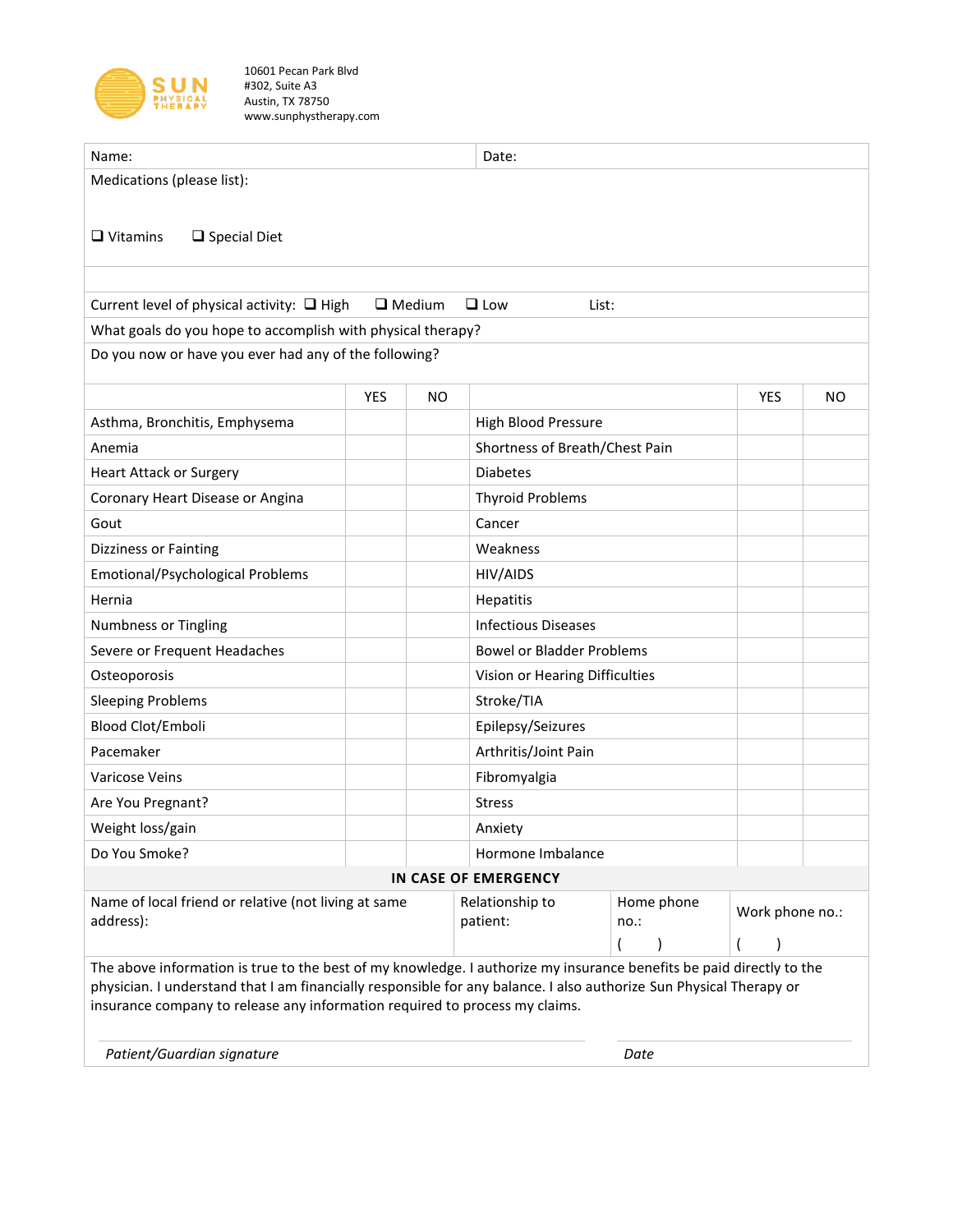

## **NOTICE OF PRIVACY RIGHTS**

I understand that as part of the provision of healthcare services Sun Physical Therapy creates and maintains health records and other information describing such information as my health history, symptoms, examination and test results, diagnosis, treatment and any plans for future care or treatment. I have been provided with a Notice of Privacy Practices that provides a more complete description of the uses and disclosures of certain health information. I understand that I have the right to review the notice prior to signing this consent. I understand that the organization reserves the right to change their notice and practices and prior to implementation will mail a copy of any revised notice to the address I have provided. I understand that I have the right to request restrictions as to how my health information may be used or disclosed to carry out treatment, payment, or health care operations (quality assessment and improvement activities, underwriting, premium rating, conducting or arranging for medical review, legal services, and auditing functions, etc.) and that the organization is not required to agree to the restrictions requested. By signing this form, I consent to the use and disclosure of protected health information about me for the purposes of treatment, payment, and health care operations. I have the right to revoke this consent in writing, except where disclosures have already been made in reliance on my prior consent.

This consent is given freely with the understanding that:

1. Any and all records, whether written or oral or in electronic format, are confidential and cannot be disclosed for reasons outside of treatment, payment or health care operations without my prior written authorization, except as otherwise provided by law.

2. A photocopy or fax of this consent is as valid as this original.

3. I have the right to request that the use of my Protected Health Information, which is used or disclosed for the purposes of treatment, payment, or health care operations, be restricted. I also understand that the practice and I must agree to any restrictions in writing that I request on the use and disclosure of my Protected Health Information; and agree to terminate any restrictions in writing on the use and disclosure of my Protected Health Information which have been previously agreed upon

| Patient/Responsible Party Signature | Date |  |
|-------------------------------------|------|--|
|                                     |      |  |